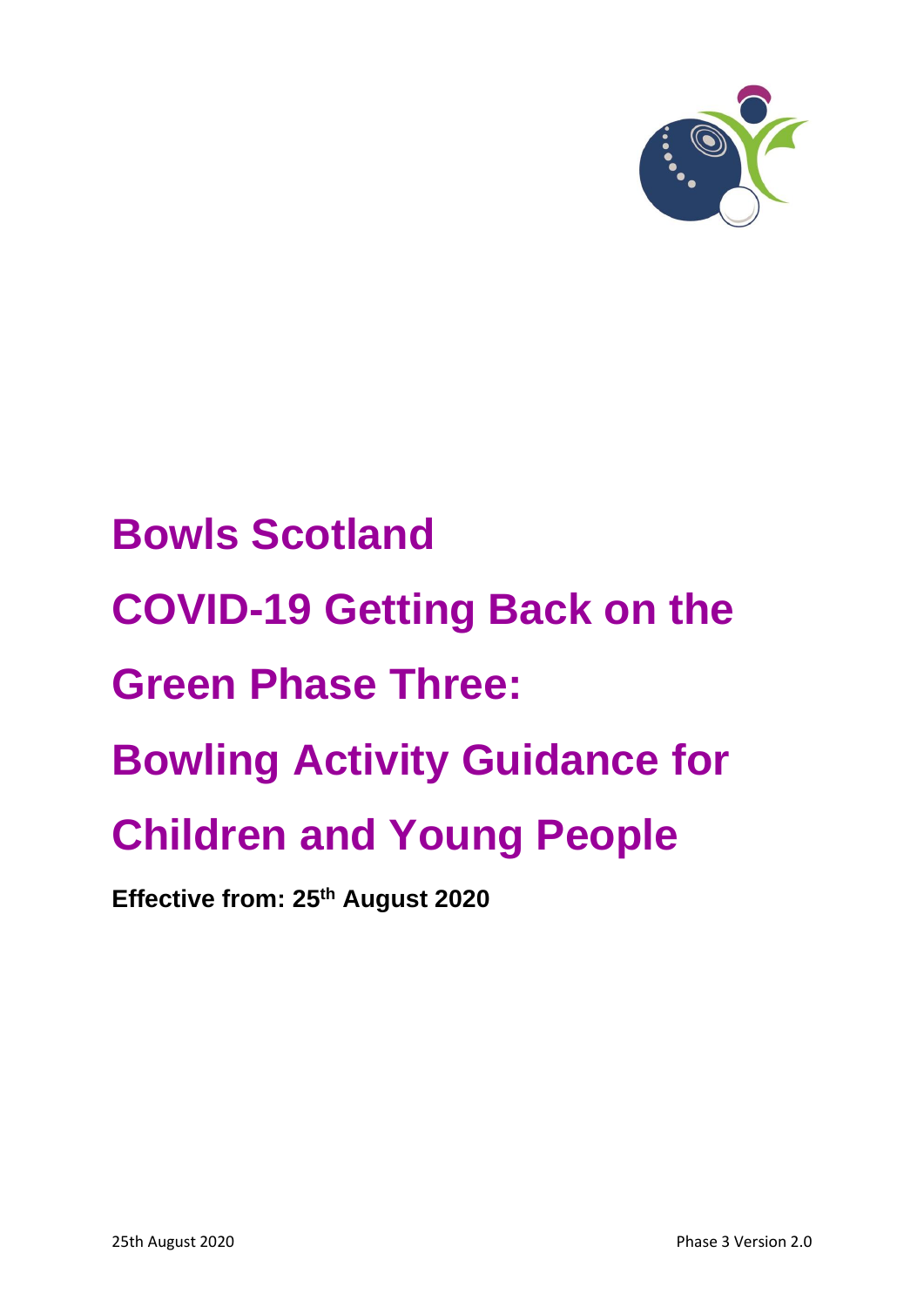

## **INTRODUCTION**

This is a guidance document developed to support clubs during phase 3 and should be considered in conjunction with current Bowls Scotland COVID-19 Getting Back on the Green Phase Three and Scottish Government guidance. In addition, please see **sport**scotland's guidance [Getting Coaches Ready for Sport](https://sportscotland.org.uk/covid-19/getting-coaches-ready-for-sport/) which can be used by coaches to help them get ready for delivering sport.

People who are symptomatic should self-isolate for 7 days: household members for 14 days as per info on NHS guidance. No one who is self-isolating should attend a bowling club.

### **General Guidance**

- On the green, a 'bowling bubble' of up to 30 players can be created whilst play is taking place, in effect suspending Scottish Government household number guidelines for the duration of the activity. Good hygiene measures should be followed
- For the purpose of bowling activity on the green, under 17s are not required to physically distance.
- Outside the 'bowling bubble' children aged 0-11 do not need to maintain physical distancing and there is no limit to the number of households that this age group can meet in one day
- Outside the 'bowling bubble' young people aged 12-17 can only meet up to 15 people from up to four other households at a time, same as adults, but there is no limit to the number of households that they can meet in one day
- Coaches working with children should familiarise themselves with the additional considerations developed by Children 1st: [Child Wellbeing and Protection](https://prodglportalv2.azureedge.net/media/6337/cyp-return-to-sport-after-covid-final.pdf)  **[Considerations](https://prodglportalv2.azureedge.net/media/6337/cyp-return-to-sport-after-covid-final.pdf)**
- It is the responsibility of each club and coach to ensure documented risk assessments are completed prior to any activity taking place. Consider safety first, particularly focusing on minimising the risk of infection/transmission. Appropriate measures must be put in place to ensure participants, staff and volunteers are protected at all times.
- For youth bowling activity, clubs should nominate a designated person responsible for completing documented risk assessments and ensuring all appropriate mitigations are put in place by the bowling club before any youth coaching session can resume. This person should also ensure all coaches, including any volunteers, are aware of and understand their responsibilities under the guidance and any related public health guidance. This will include strict hygiene measures and the ability to contact trace participants.

### **Guidance for Clubs:**

- Online bookings should be taken if possible, for coaching sessions. If not, alternative measures should be put in place including phone bookings
- Ensure a register is taken for Test & Protect
- Parents/carers should be encouraged to spectate during sessions and must maintain physical distancing. This applies before, during and after the session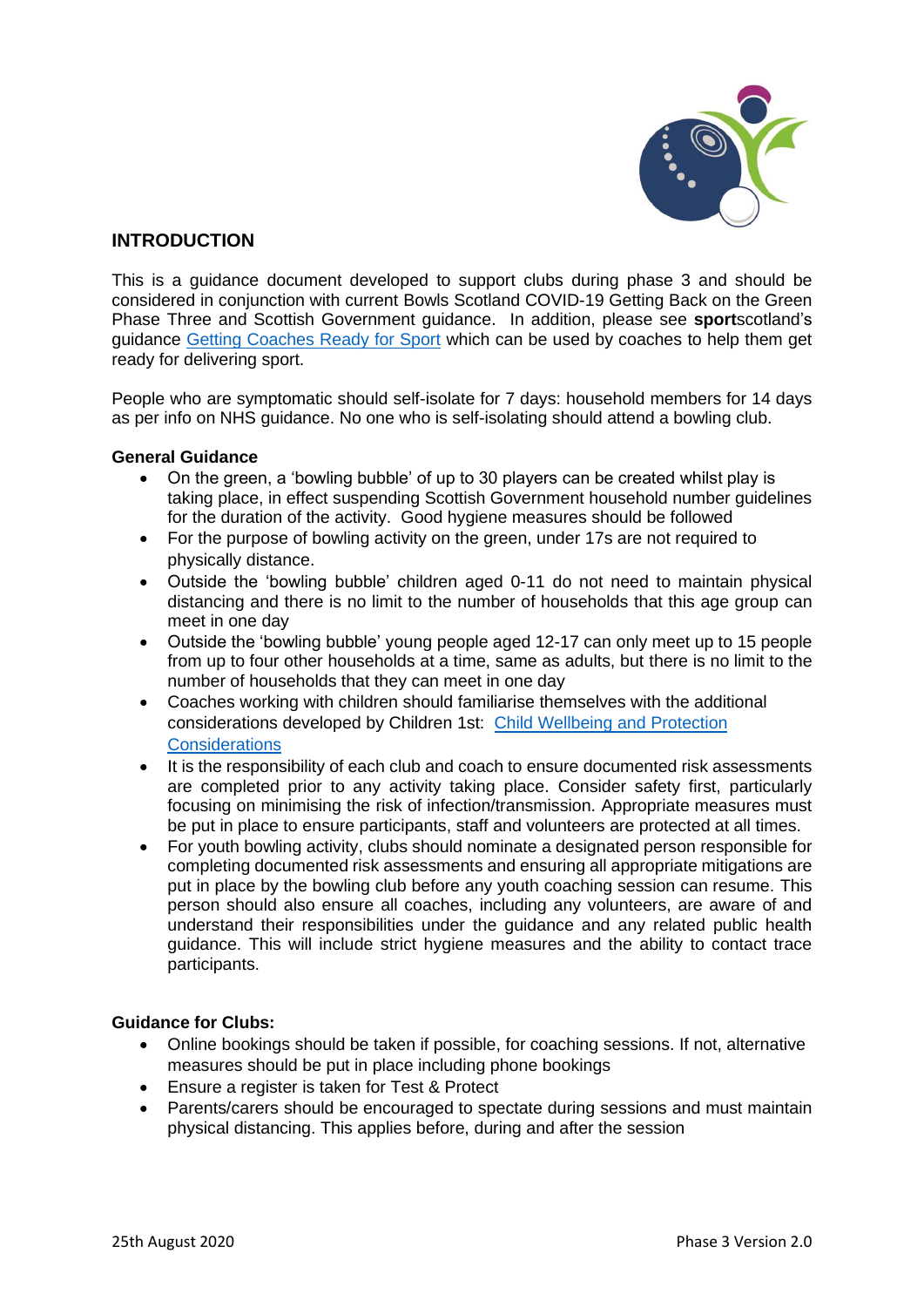

- Clubs should provide clear guidance on when youth sessions are available and what is expected for players and parents/carers attending sessions. i.e. physical distancing, good hygiene measures etc.
- First Aid:
	- $\circ$  Clubs should risk assess if First Aid is to be provided and is accessible within the club house (this include updating the first aid equipment for COVID-19 and First Aiders have undertaken appropriate additional training)
	- o Access to indoor First Aid facilities by players should be limited (for example a club volunteer/staff where possible should administer First Aid outside)
	- o Clubs should ensure they have players emergency contact details and inform them of how First Aid is accessed. [https://www.sja.org.uk/get-advice/first-aid](https://www.sja.org.uk/get-advice/first-aid-advice/covid-19-advice-for-first-aiders)[advice/covid-19-advice-for-first-aiders](https://www.sja.org.uk/get-advice/first-aid-advice/covid-19-advice-for-first-aiders)

### **Guidance for Players & Parents/Carers**

- Parents/Carers who are accompanying their children must abide by Scottish Government physical distancing, good hygiene and household guidance
- Parents/Carers to talk to their child about returning to coaching sessions to help them understand the measures that have been taken to keep them safe
- Parents/Carers to remind their child it is important they focus on having fun and being back on the green with their friends
- Parents/Carers to encourage their child to wash their hands thoroughly before and after coaching sessions
- Parents/Carers to ensure their child brings their own water bottle and does not share with anyone else
- Parents/Carers to be available to support their child if this is required during a coaching session
- Immediately after the coaching session, parents/carers and children to leave as promptly as possible and not congregate, while following physical distancing guidelines
- It is the parents/carers responsibility to ensure both parent and child adhere to club rules as well as Scottish Government guidance on physical distancing, household rules and good hygiene

### **Guidance for Coached Bowling Sessions**

The following should be read in conjunction with the overarching Bowls Scotland Getting Back [on the Green Phase Three guidance](https://www.bowlsscotland.com/clubs/club-support-covid-19)

- All coaches must be PVG checked to deliver coaching sessions
- Coach to Player ratio of 1:8 to be followed, with a maximum of 30 players on the green at any one time
- Coaches to ensure players maintain good hygiene throughout the session
- For the purpose of bowling activity on the green, under 17s are not required to physically distance.
- Coaches must maintain physical distancing (2m)
- Coaches and players to ensure any equipment is cleaned/wiped down before and after coaching sessions